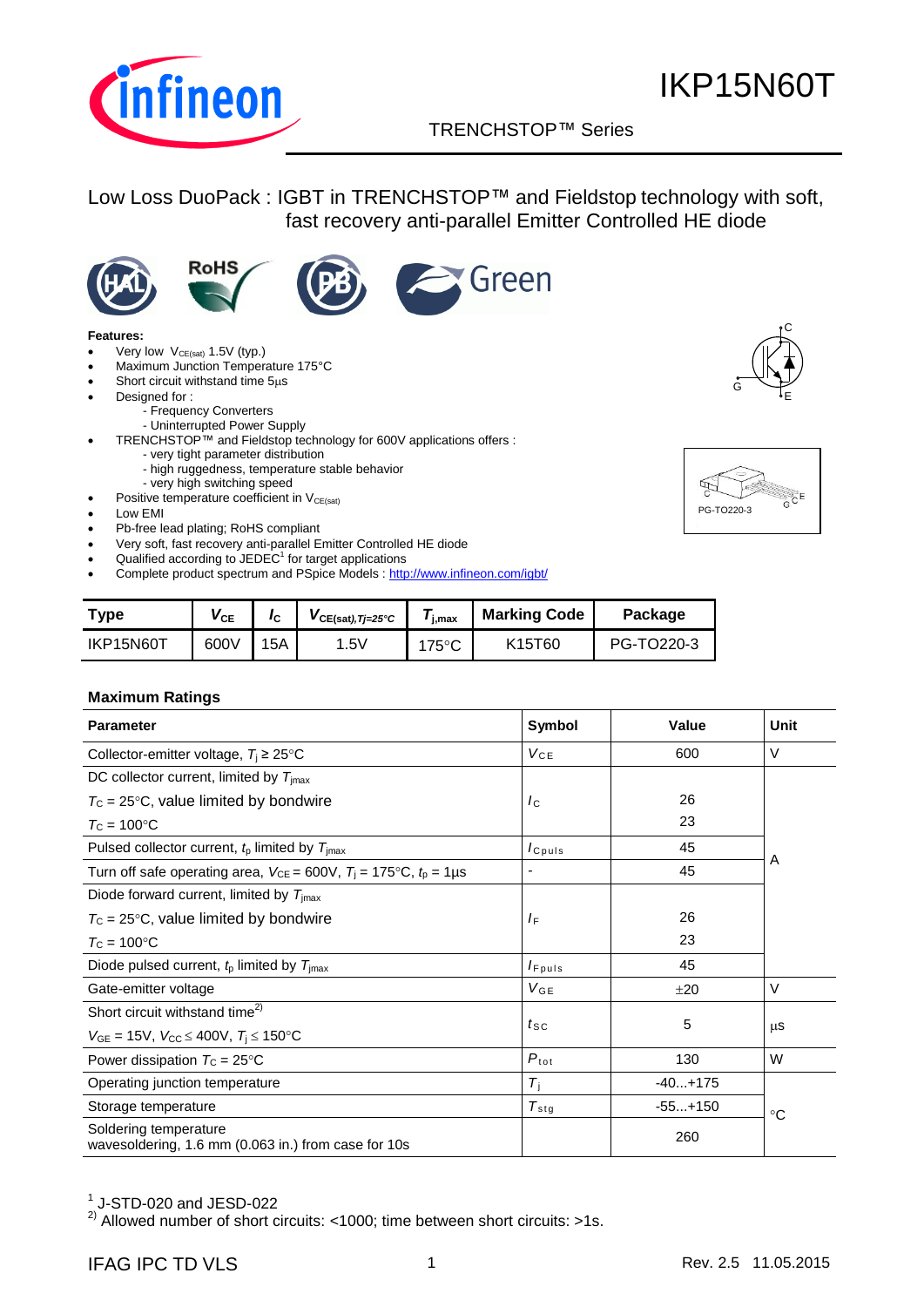

### TRENCHSTOP™ Series q

#### **Thermal Resistance**

| <b>Parameter</b>          | <b>Symbol</b>      | <b>Conditions</b> | Max. Value | Unit |
|---------------------------|--------------------|-------------------|------------|------|
| <b>Characteristic</b>     |                    |                   |            |      |
| IGBT thermal resistance,  | $R_{th,JC}$        |                   | 1.15       | K/W  |
| junction - case           |                    |                   |            |      |
| Diode thermal resistance, | $R_{\text{thJCD}}$ |                   | 1.9        |      |
| junction - case           |                    |                   |            |      |
| Thermal resistance,       | $R_{thJA}$         |                   | 62         |      |
| junction - ambient        |                    |                   |            |      |

### **Electrical Characteristic,** at  $T_j = 25 \degree C$ , unless otherwise specified

|                                      |                  |                                       | Value |                |      | Unit |
|--------------------------------------|------------------|---------------------------------------|-------|----------------|------|------|
| <b>Parameter</b>                     | Symbol           | <b>Conditions</b>                     | min.  | Typ.           | max. |      |
| <b>Static Characteristic</b>         |                  |                                       |       |                |      |      |
| Collector-emitter breakdown voltage  | $V_{(BR)CES}$    | $V_{GE} = 0V$ , $I_C = 0.2mA$         | 600   | $\blacksquare$ |      | V    |
| Collector-emitter saturation voltage | $V_{CE(sat)}$    | $V_{GE}$ = 15V, $I_C$ =15A            |       |                |      |      |
|                                      |                  | $T_i = 25^\circ \text{C}$             |       | 1.5            | 2.05 |      |
|                                      |                  | $T_i = 175$ °C                        |       | 1.9            |      |      |
| Diode forward voltage                | $V_F$            | $V_{GE} = 0V$ , $I_F = 15A$           |       |                |      |      |
|                                      |                  | $T_i = 25^{\circ}C$                   |       | 1.65           | 2.05 |      |
|                                      |                  | $T_i = 175$ °C                        |       | 1.6            |      |      |
| Gate-emitter threshold voltage       | $V_{GE(th)}$     | $I_c = 210 \mu A$ , $V_{CE} = V_{GE}$ | 4.1   | 4.9            | 5.7  |      |
| Zero gate voltage collector current  | $I_{\text{CES}}$ | $V_{CF}$ =600V,<br>$V_{GE} = 0V$      |       |                |      | μA   |
|                                      |                  | $T_i = 25^{\circ}C$                   |       |                | 40   |      |
|                                      |                  | $T_i = 175$ °C                        |       |                | 1000 |      |
| Gate-emitter leakage current         | $I_{\text{GES}}$ | $V_{CE} = 0V, V_{GE} = 20V$           |       |                | 100  | nA   |
| Transconductance                     | $g_{\rm fs}$     | $V_{CF} = 20V, I_C = 15A$             |       | 8.7            |      | S    |
| Integrated gate resistor             | $R_{Gint}$       |                                       |       |                |      | Ω    |

### **Dynamic Characteristic**

| Input capacitance                             | $C_{iss}$         | $V_{CE} = 25V$ ,                                                                       | 860   | pF |
|-----------------------------------------------|-------------------|----------------------------------------------------------------------------------------|-------|----|
| Output capacitance                            | $C_{\text{oss}}$  | $V_{GE} = 0V$ ,                                                                        | 55    |    |
| Reverse transfer capacitance                  | $C_{\text{rss}}$  | $f=1$ MHz                                                                              | 24    |    |
| Gate charge                                   | $Q_{\text{Gate}}$ | $V_{\text{CC}} = 480 \text{V}$ , $I_{\text{C}} = 15 \text{A}$                          | 87    | nC |
|                                               |                   | $V_{GF} = 15V$                                                                         |       |    |
| Internal emitter inductance                   | L <sub>E</sub>    |                                                                                        | 7     | nH |
| measured 5mm (0.197 in.) from case            |                   |                                                                                        |       |    |
| Short circuit collector current <sup>1)</sup> | $I_{C(SC)}$       | $V_{GE}$ =15V, $t_{SC}$ $\leq$ 5µs<br>$V_{\rm CC} = 400V,$<br>$T_i \leq 150^{\circ}$ C | 137.5 | A  |

<sup>1)</sup> Allowed number of short circuits: <1000; time between short circuits: >1s.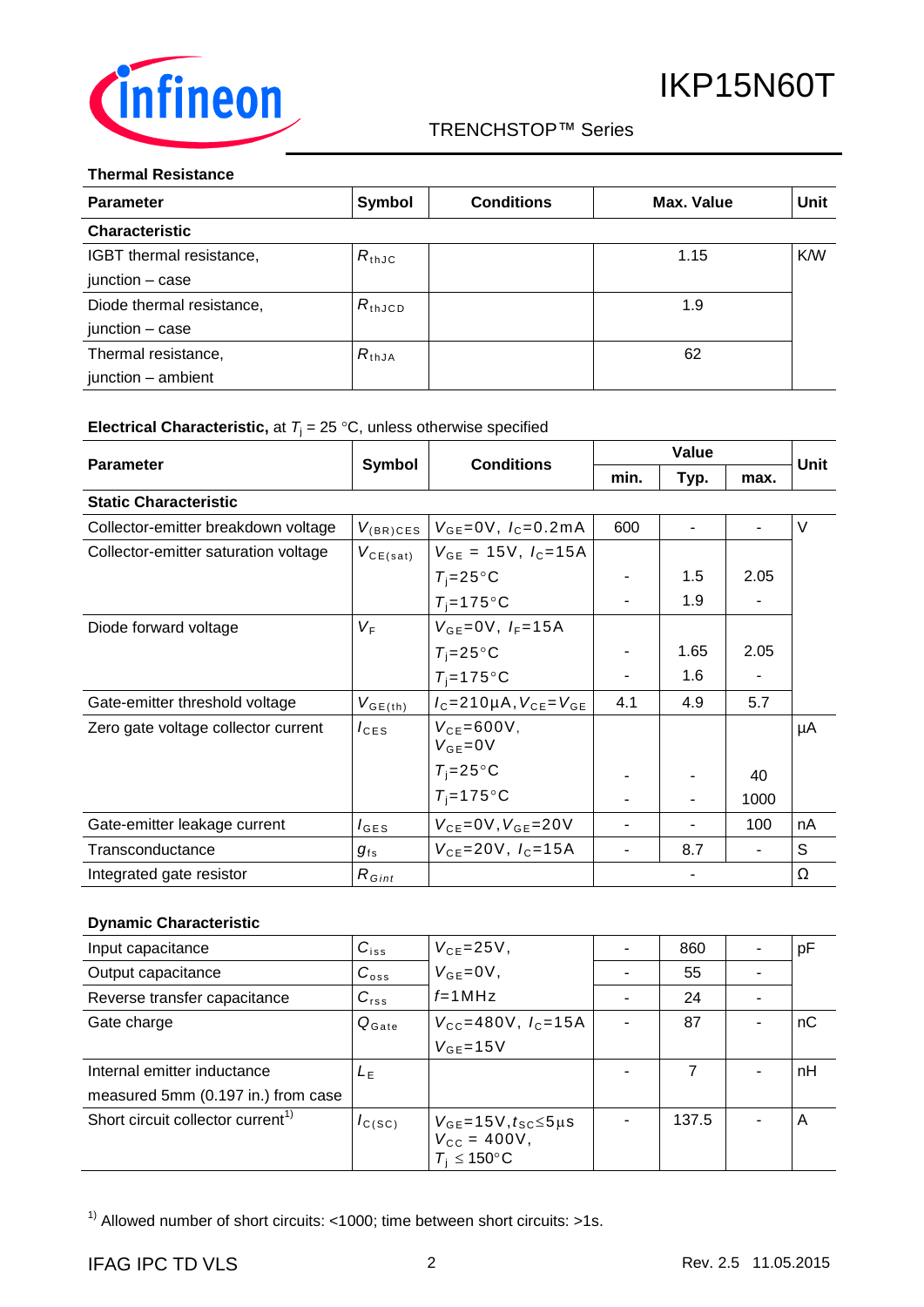

### TRENCHSTOP™ Series q

### **Switching Characteristic, Inductive Load, at**  $T_1=25$  **°C**

|                                                                    |                      |                                                                                                                                                                                                                                                  | Value |      |      |           |
|--------------------------------------------------------------------|----------------------|--------------------------------------------------------------------------------------------------------------------------------------------------------------------------------------------------------------------------------------------------|-------|------|------|-----------|
| <b>Parameter</b>                                                   | Symbol               | <b>Conditions</b>                                                                                                                                                                                                                                | min.  | Typ. | max. | Unit      |
| <b>IGBT Characteristic</b>                                         |                      |                                                                                                                                                                                                                                                  |       |      |      |           |
| Turn-on delay time                                                 | $t_{\textsf{d}(on)}$ | $T_i = 25^{\circ}C$ ,                                                                                                                                                                                                                            |       | 17   |      | ns        |
| Rise time                                                          | $t_{\rm r}$          | $V_{\text{CC}} = 400V, I_{\text{C}} = 15A,$<br>$V_{GF} = 0/15V$ , $r_G = 15\Omega$ ,<br>$L_{\sigma} = 154$ nH, $C_{\sigma} = 39$ pF<br>$L_{\sigma}$ , $C_{\sigma}$ from Fig. E<br>Energy losses include<br>"tail" and diode reverse<br>recovery. |       | 11   |      |           |
| Turn-off delay time                                                | $t_{\sf d(\sf off)}$ |                                                                                                                                                                                                                                                  |       | 188  |      |           |
| Fall time                                                          | $t_{\rm f}$          |                                                                                                                                                                                                                                                  |       | 50   |      |           |
| Turn-on energy                                                     | $E_{\rm on}$         |                                                                                                                                                                                                                                                  |       | 0.22 |      | mJ        |
| Turn-off energy                                                    | $E_{\rm off}$        |                                                                                                                                                                                                                                                  |       | 0.35 |      |           |
| Total switching energy                                             | $E_{ts}$             |                                                                                                                                                                                                                                                  |       | 0.57 |      |           |
| <b>Anti-Parallel Diode Characteristic</b>                          |                      |                                                                                                                                                                                                                                                  |       |      |      |           |
| Diode reverse recovery time                                        | $t_{\rm rr}$         | $T_i = 25^{\circ}C$ ,                                                                                                                                                                                                                            |       | 34   |      | ns        |
| Diode reverse recovery charge                                      | $Q_{rr}$             | $V_R = 400V$ , $I_F = 15A$ ,                                                                                                                                                                                                                     |       | 0.24 |      | μC        |
| Diode peak reverse recovery current                                | $I_{\rm rrm}$        | $di_F/dt = 825A/\mu s$                                                                                                                                                                                                                           |       | 10.4 |      | A         |
| Diode peak rate of fall of reverse<br>recovery current during $tb$ | $di_{rr}/dt$         |                                                                                                                                                                                                                                                  |       | 718  |      | $A/\mu s$ |

#### **Switching Characteristic, Inductive Load, at**  $T_j = 175 \text{ °C}$

| <b>Parameter</b>                                                   | Symbol                            | <b>Conditions</b>                                                                                                                           |      | Unit |      |           |
|--------------------------------------------------------------------|-----------------------------------|---------------------------------------------------------------------------------------------------------------------------------------------|------|------|------|-----------|
|                                                                    |                                   |                                                                                                                                             | min. | Typ. | max. |           |
| <b>IGBT Characteristic</b>                                         |                                   |                                                                                                                                             |      |      |      |           |
| Turn-on delay time                                                 | $t_{\text{\sf d}(\text{\sf on})}$ | $T_i = 175$ °C,                                                                                                                             |      | 17   |      | ns        |
| Rise time                                                          | $t_{\rm r}$                       | $V_{\text{CC}} = 400V, I_{\text{C}} = 15A$<br>$V_{GE} = 0/15V, r_G = 15\Omega,$                                                             |      | 15   |      |           |
| Turn-off delay time                                                | $t_{d(\text{off})}$               | $L_{\sigma} = 154$ nH, $C_{\sigma} = 39$ pF<br>$L_{\sigma}$ , $C_{\sigma}$ from Fig. E<br>Energy losses include<br>"tail" and diode reverse |      | 212  |      |           |
| Fall time                                                          | $t_{\rm f}$                       |                                                                                                                                             |      | 79   |      |           |
| Turn-on energy                                                     | $E_{\rm on}$                      |                                                                                                                                             |      | 0.34 |      | mJ        |
| Turn-off energy                                                    | $E_{\text{off}}$                  |                                                                                                                                             |      | 0.47 |      |           |
| Total switching energy                                             | $E_{ts}$                          | recovery.                                                                                                                                   |      | 0.81 |      |           |
| <b>Anti-Parallel Diode Characteristic</b>                          |                                   |                                                                                                                                             |      |      |      |           |
| Diode reverse recovery time                                        | $t_{\rm rr}$                      | $T_i = 175$ °C                                                                                                                              |      | 140  |      | ns        |
| Diode reverse recovery charge                                      | $Q_{rr}$                          | $V_R = 400V$ , $I_F = 15A$ ,                                                                                                                |      | 1.0  |      | μC        |
| Diode peak reverse recovery current                                | $I_{\rm rrm}$                     | $di_F/dt = 825A/\mu s$                                                                                                                      |      | 14.7 |      | A         |
| Diode peak rate of fall of reverse<br>recovery current during $tb$ | $di_{rr}/dt$                      |                                                                                                                                             |      | 495  |      | $A/\mu s$ |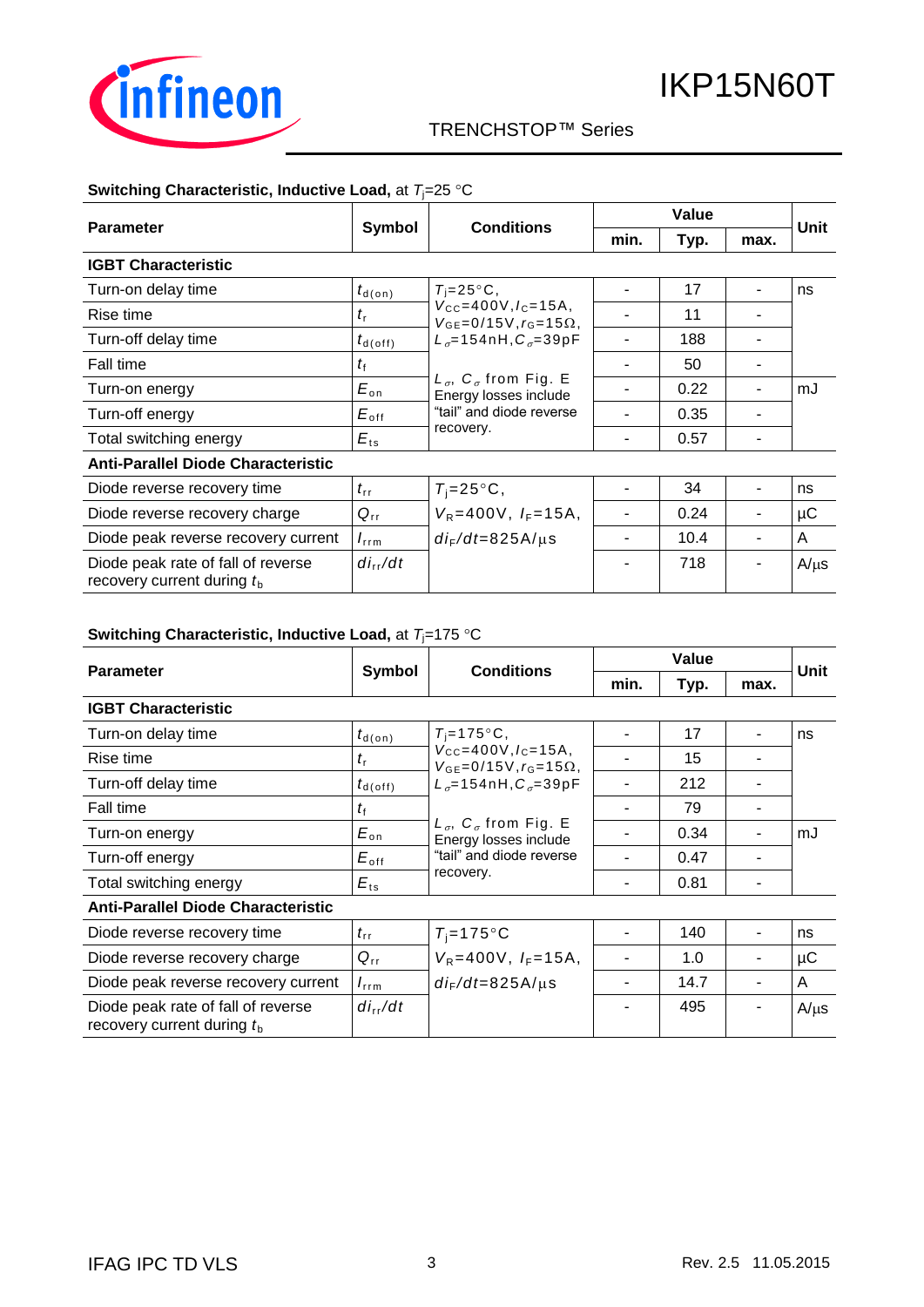

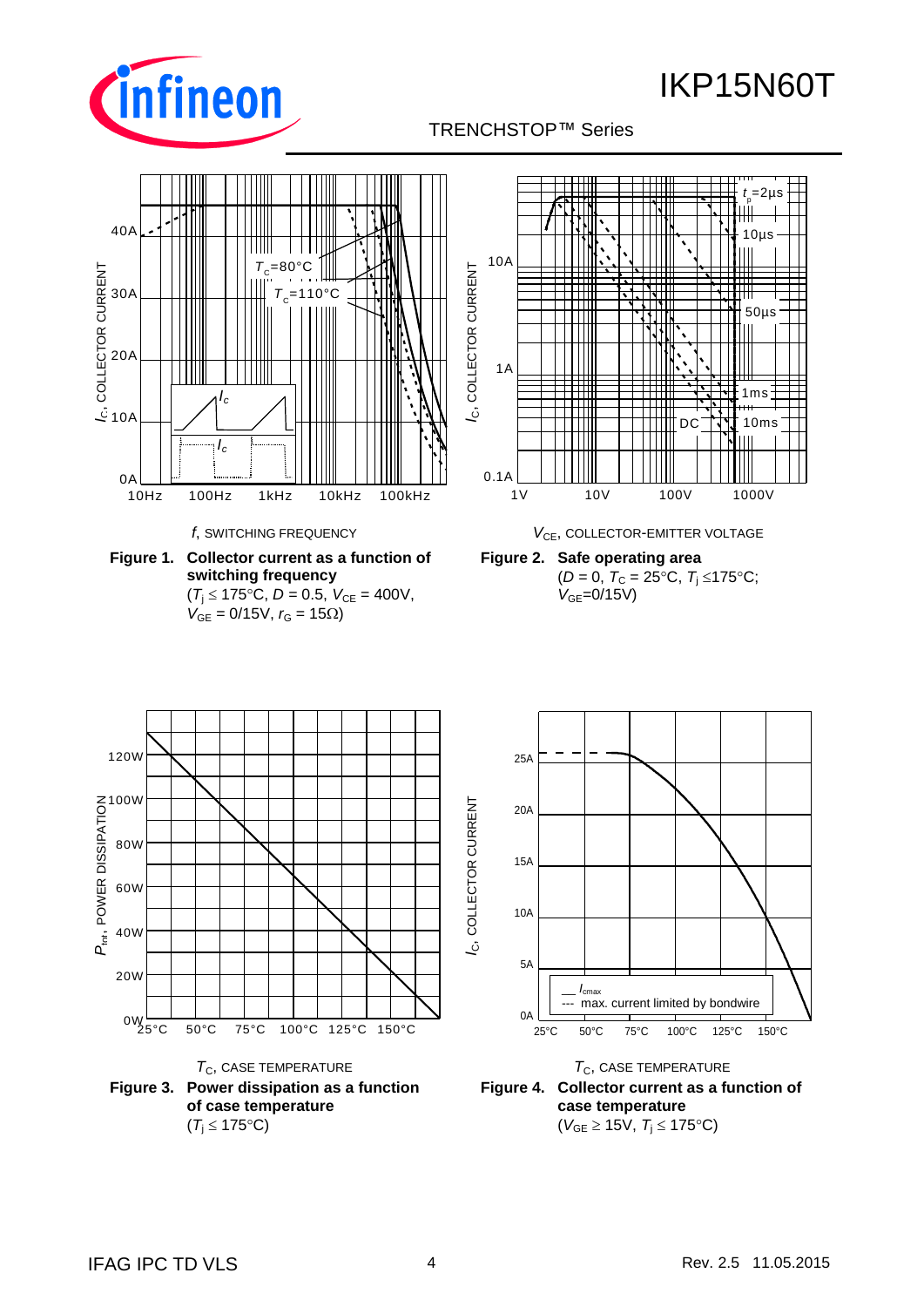![](_page_4_Picture_1.jpeg)

![](_page_4_Figure_3.jpeg)

![](_page_4_Figure_4.jpeg)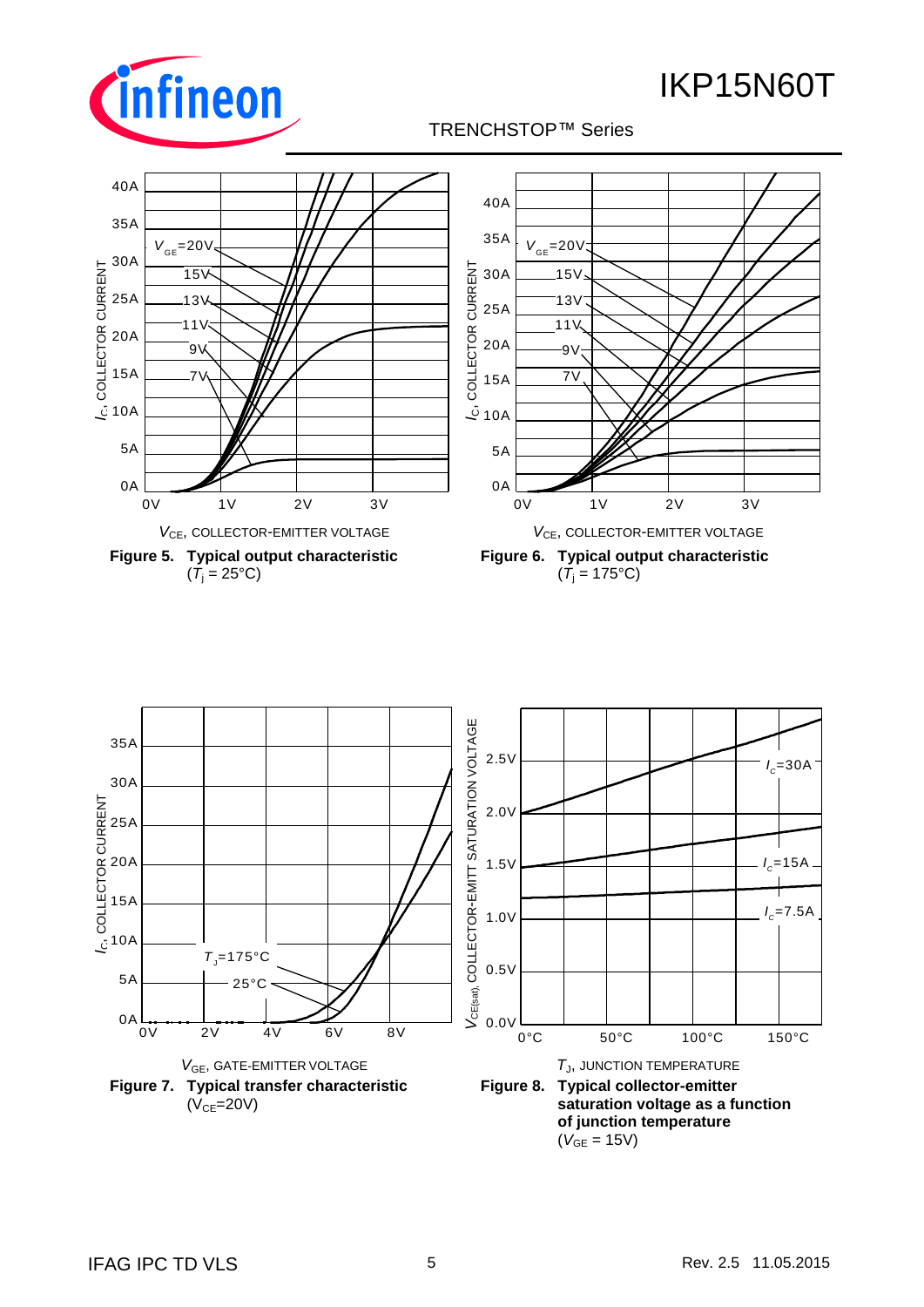![](_page_5_Picture_1.jpeg)

## TRENCHSTOP™ Series q

![](_page_5_Figure_3.jpeg)

*I*<sub>C</sub>, COLLECTOR CURRENT *R*<sub>G</sub>, GATE RESISTOR

**Figure 9. Typical switching times as a function of collector current** (inductive load, T<sub>J</sub>=175°C,  $V_{CE}$  = 400V,  $V_{GE}$  = 0/15V,  $r_G$  = 15Ω, Dynamic test circuit in Figure E)

![](_page_5_Figure_6.jpeg)

![](_page_5_Figure_7.jpeg)

![](_page_5_Figure_8.jpeg)

![](_page_5_Figure_9.jpeg)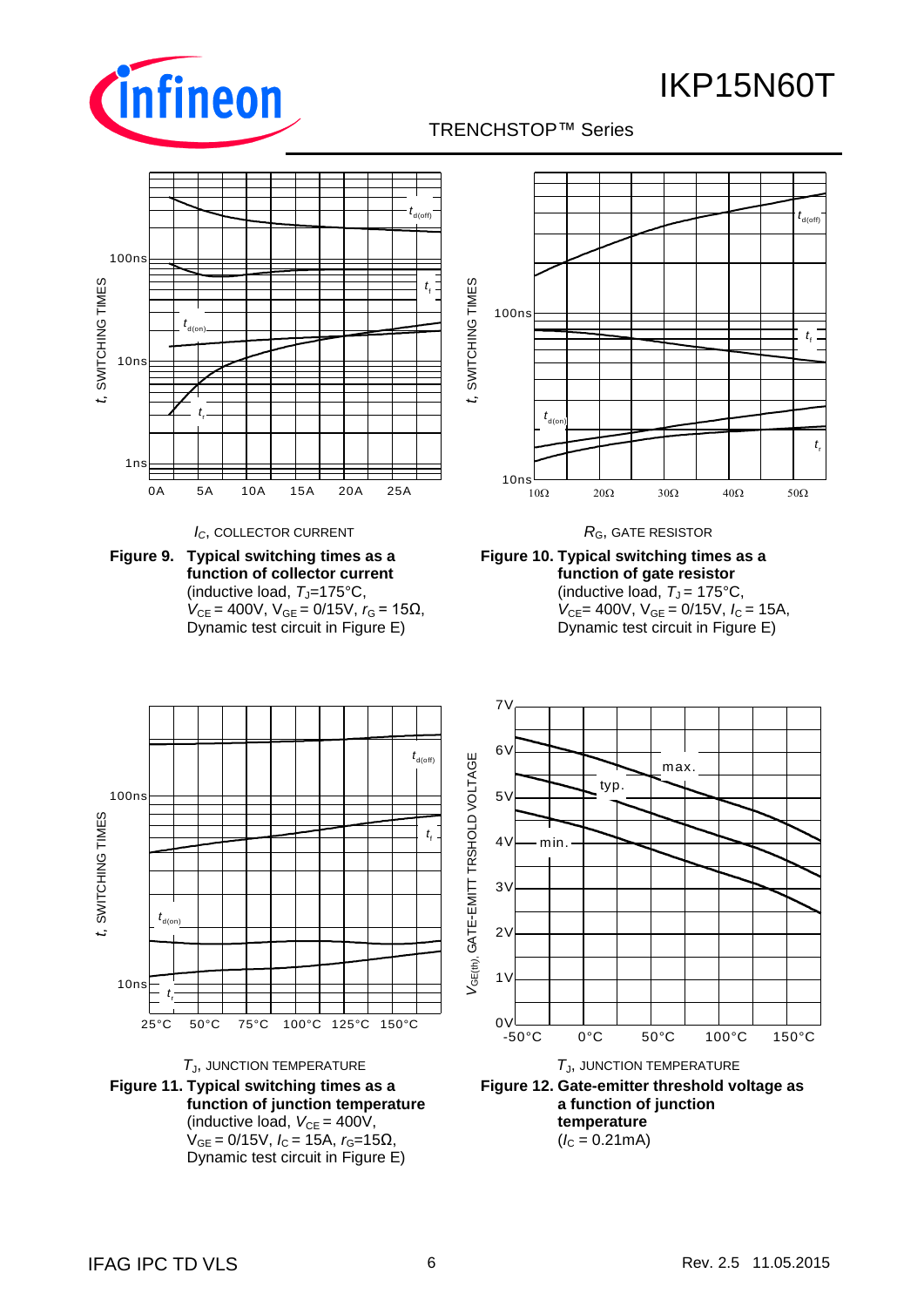![](_page_6_Picture_1.jpeg)

## TRENCHSTOP™ Series q

![](_page_6_Figure_3.jpeg)

**temperature** (inductive load,  $V_{CE} = 400V$ ,  $V_{GE} = 0/15V$ ,  $I_C = 15A$ ,  $r_G = 15Ω$ , Dynamic test circuit in Figure E)

(inductive load,  $T<sub>J</sub> = 175$ °C,  $V_{GE} = 0/15V$ ,  $I_C = 15A$ ,  $r_G = 15Ω$ , Dynamic test circuit in Figure E)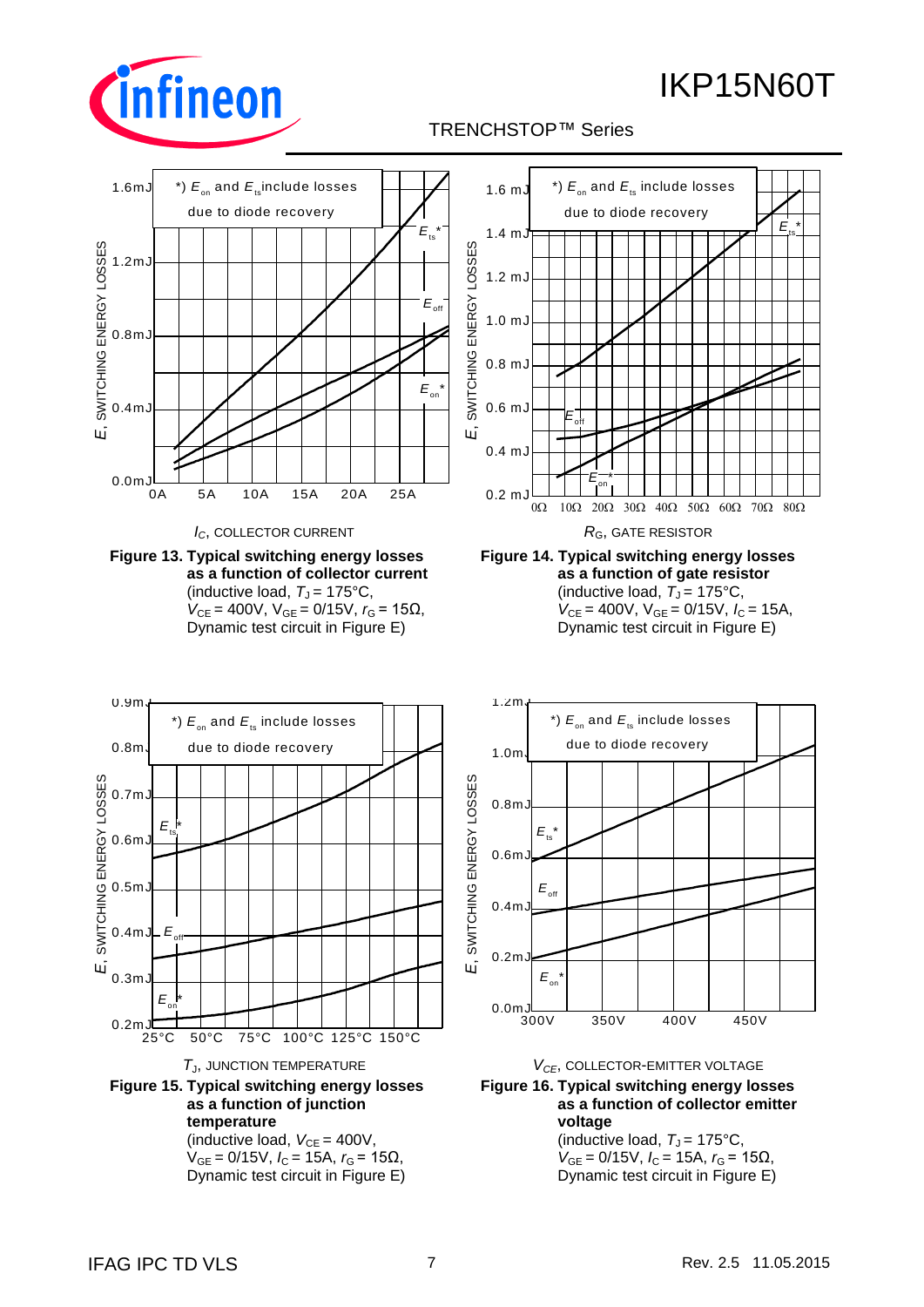![](_page_7_Picture_0.jpeg)

 $C_{rs}$ 

 $C_{\rm os}$ 

*C*<sub>is</sub>

![](_page_7_Picture_1.jpeg)

![](_page_7_Figure_3.jpeg)

![](_page_7_Figure_4.jpeg)

![](_page_7_Figure_5.jpeg)

![](_page_7_Figure_6.jpeg)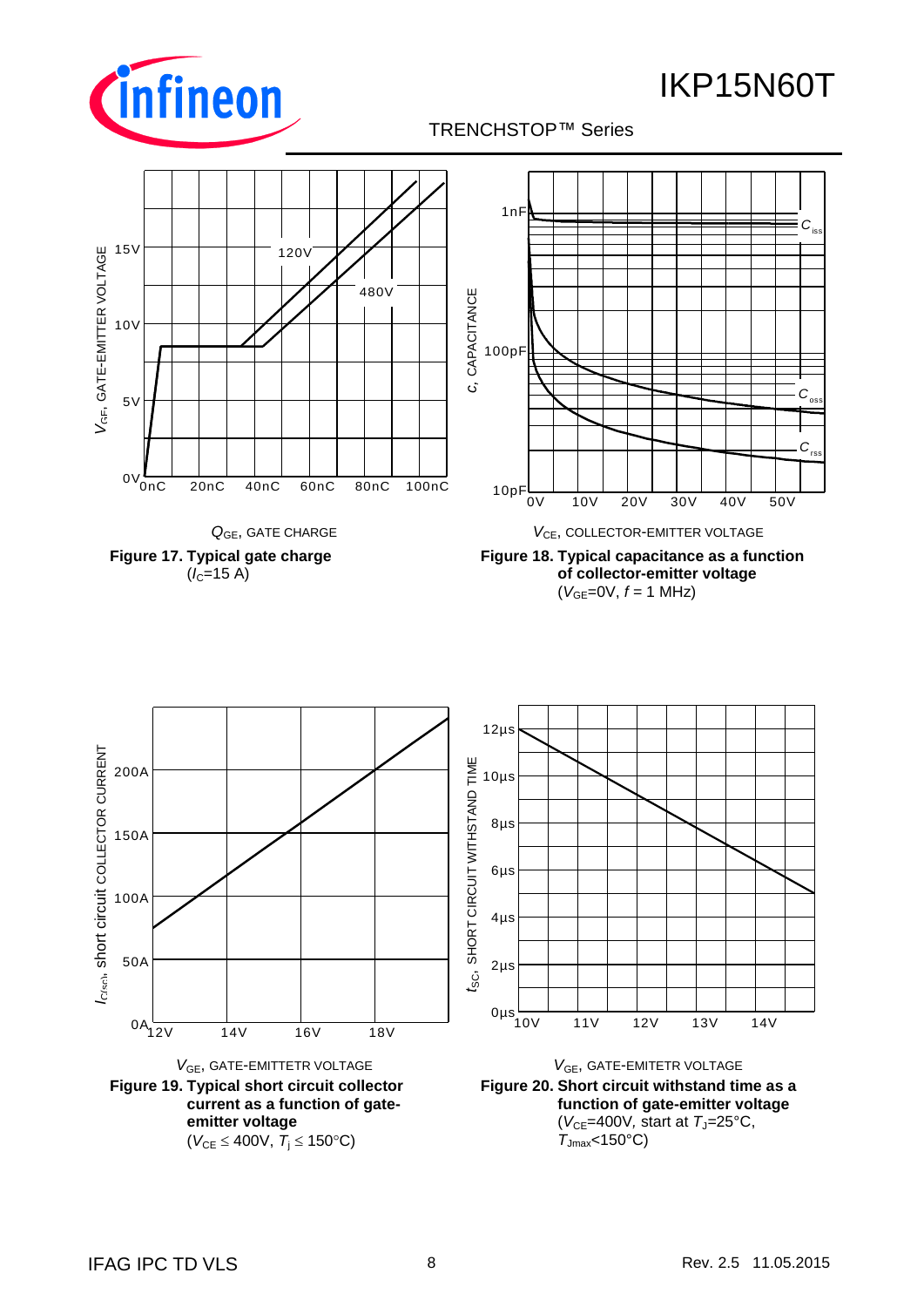![](_page_8_Picture_0.jpeg)

### TRENCHSTOP™ Series q

![](_page_8_Figure_3.jpeg)

 $(V_R = 400V, I_F = 15A,$ Dynamic test circuit in Figure E)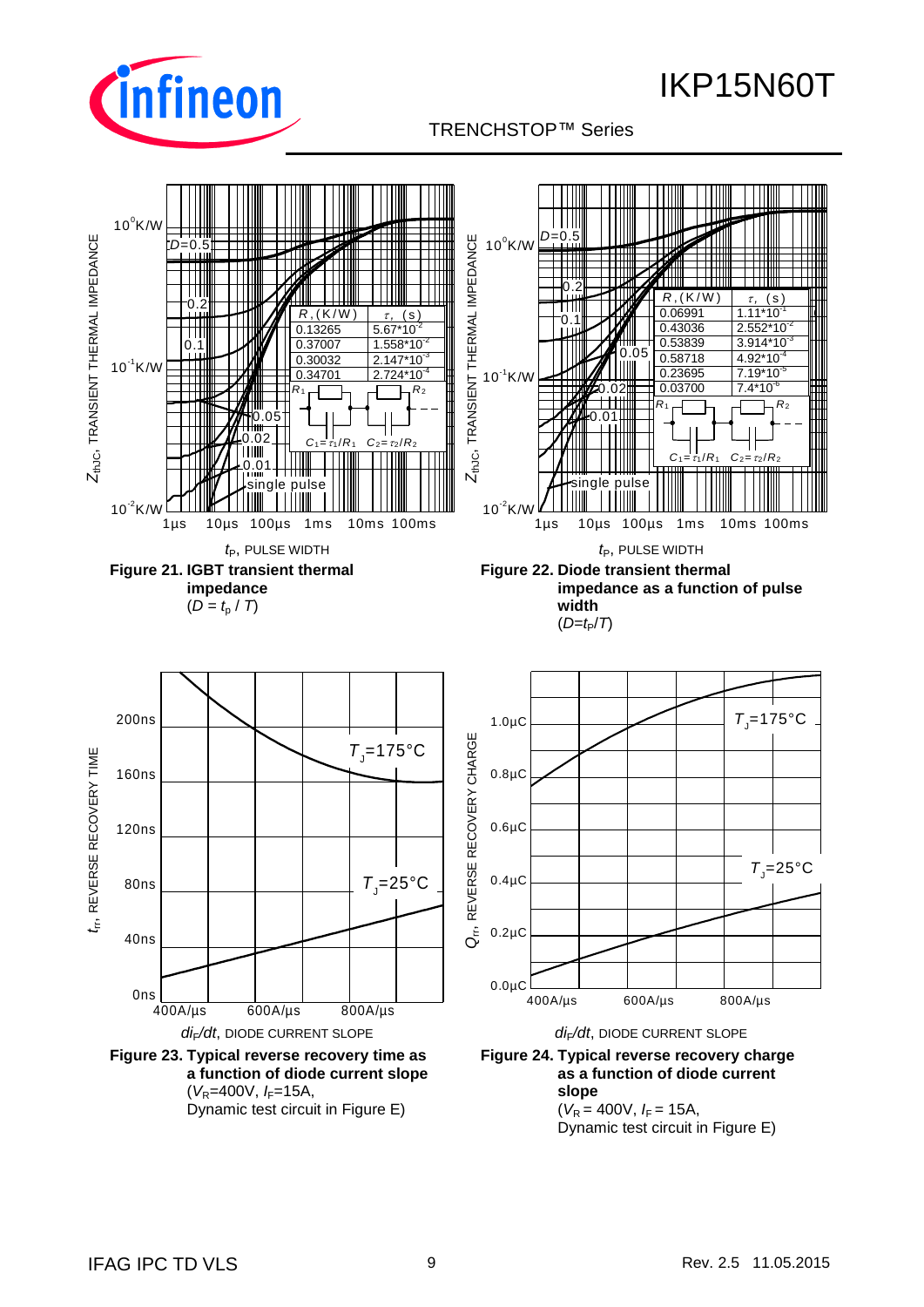![](_page_9_Picture_0.jpeg)

![](_page_9_Picture_1.jpeg)

![](_page_9_Figure_3.jpeg)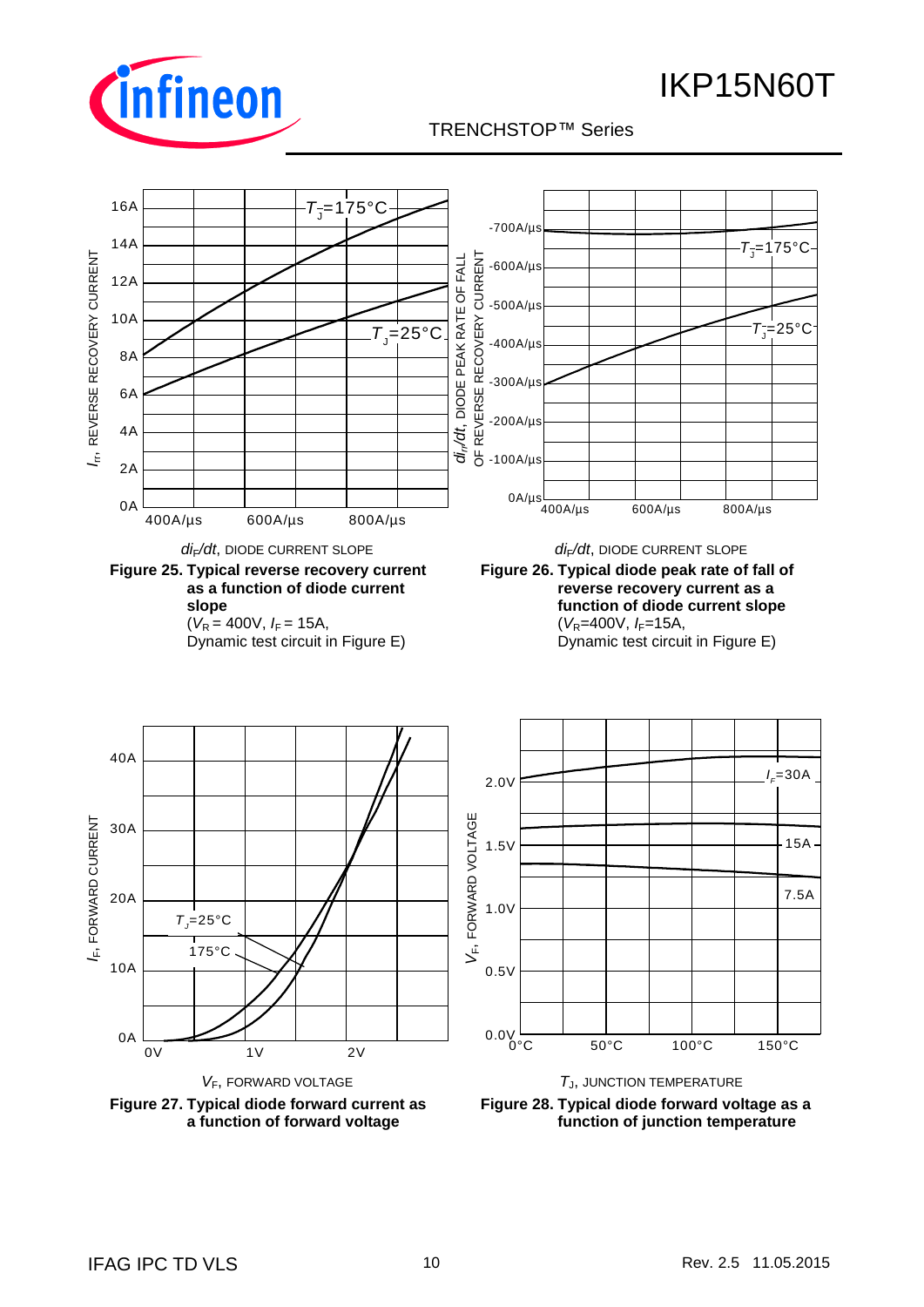![](_page_10_Picture_0.jpeg)

TRENCHSTOP™ Series q

PG-TO220-3

![](_page_10_Figure_4.jpeg)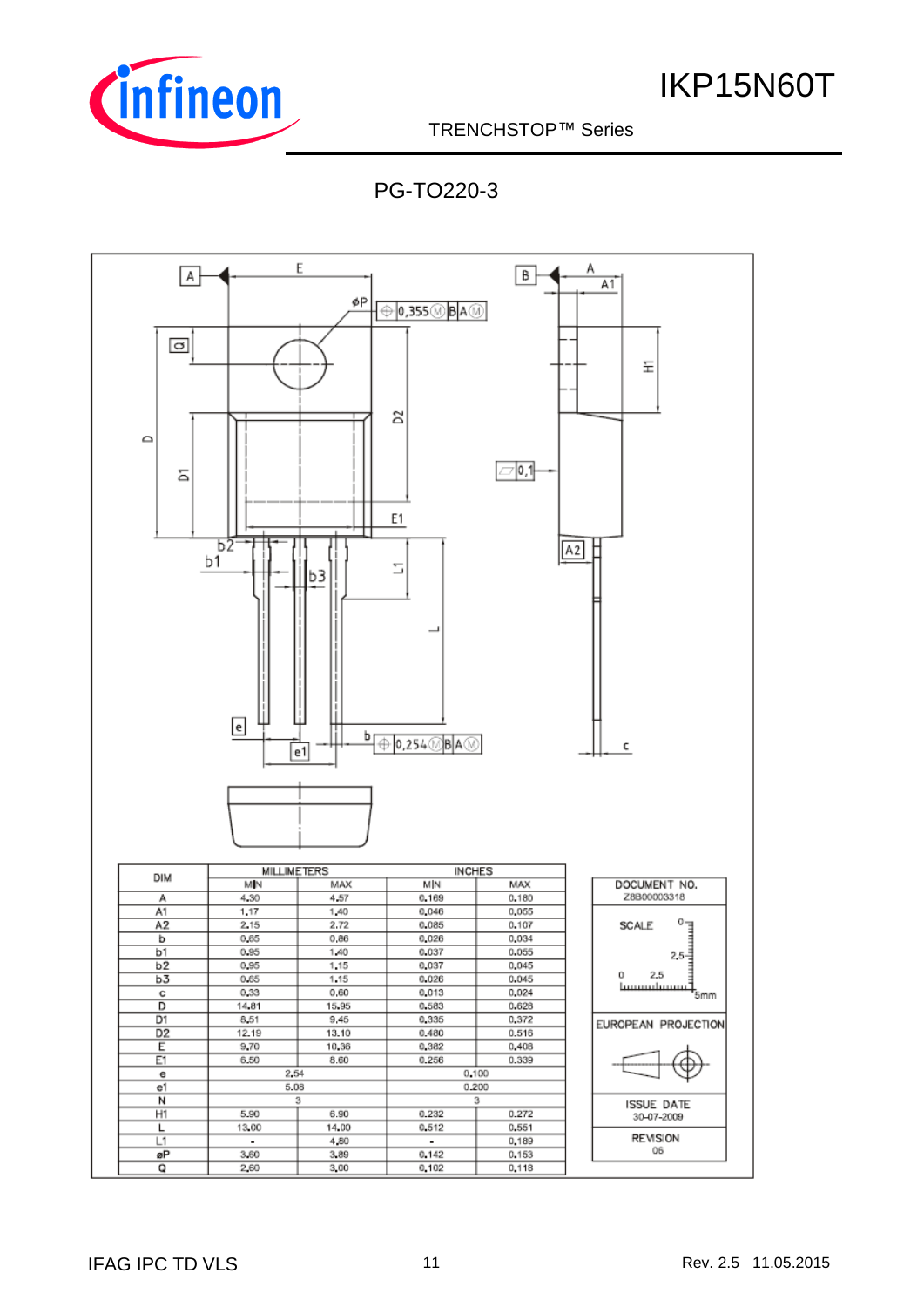![](_page_11_Picture_0.jpeg)

![](_page_11_Figure_3.jpeg)